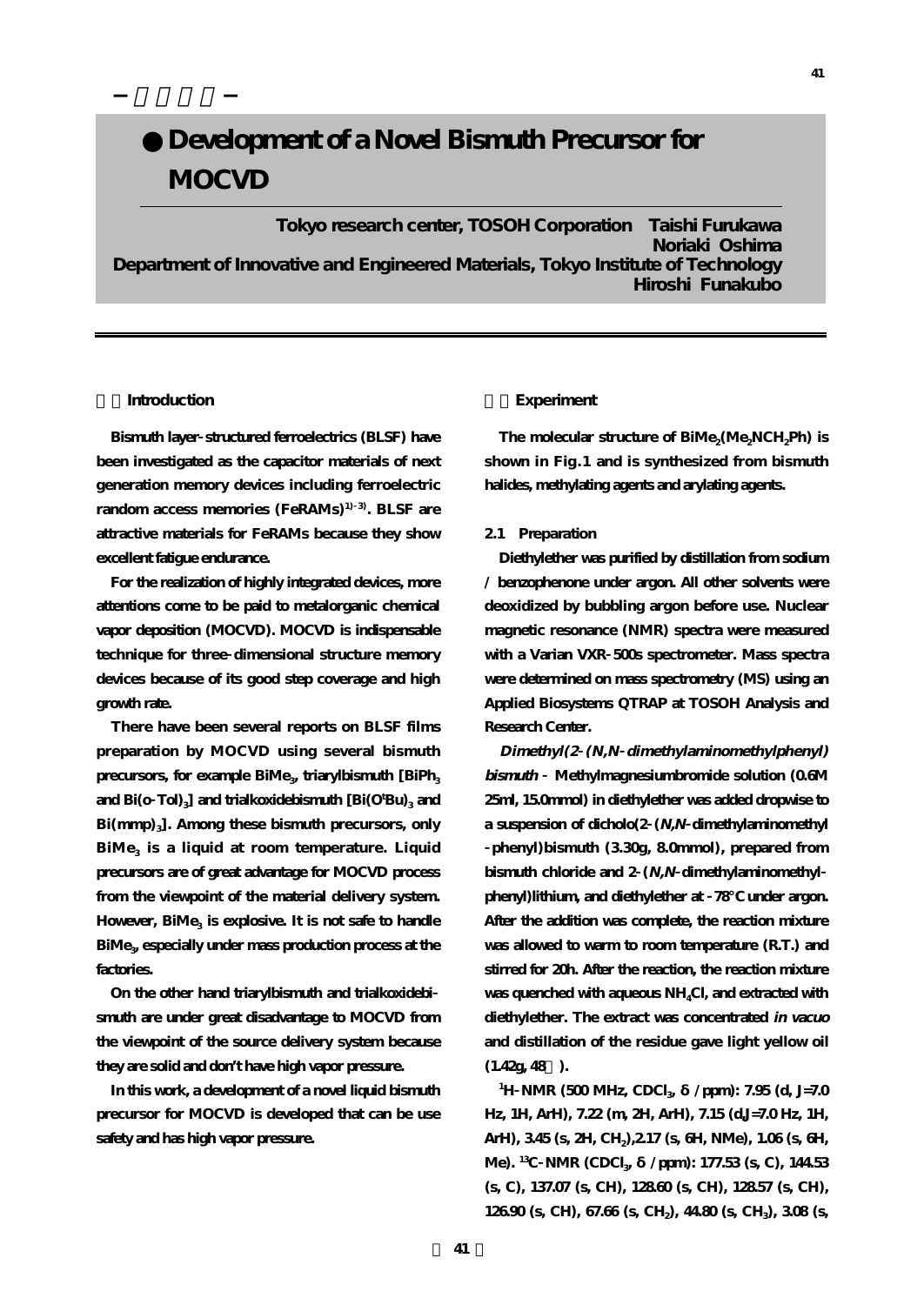**CH3). MS: m/z = 374 (M+ +H). Elemental analysis: C**  $(356)$ , H $(50)$ , N $(37)$ , Bi $(535)$ . C<sub>11</sub>H<sub>18</sub>BiN **requires C (35.4** ), H (4.9 ), N (3.8 ), Bi (56.0 ).

### **2.2 Measurement of physical properties**

**Viscosity was measured by use of a rotational viscometer. Vapor pressure was measured directly under high reduced pressure in a closed system using an absolute capacitance manometer. Volatility of Bi precursors was estimated by thermo gravimetry analysis (TG) and decomposition temperature was measured using a differential scanning calorimeter (DSC).**

## **2.3 Films preparation by MOCVD**

**Bi4Ti3O12 were prepared by MOCVD using**  $\text{BiMe}_{2}(\text{Me}_{2}\text{NCH}_{2}\text{Ph})$ ,  $\text{Ti}(\text{O}^{\text{i}}\text{C}_{3}\text{H}_{7})_{4}$  and  $\text{O}_{2}$  gas. Film **composition was calculated and decided by X ray fluorescence spectroscopy (XRF), which was calibrated with standard film samples. Constituent phases and orientation of the films were characterized by X ray** diffraction (XRD) using CuK radiation. Film **thickness was measured by field emission scanning electron microscopy (FE SEM).**



Fig. Molecular structure of BiMe<sub>2</sub>(Me<sub>2</sub>NCH<sub>2</sub>Ph)

#### **3.Results and Discussion**

A novel bismuth precursor, BiMe<sub>2</sub>(Me<sub>2</sub>NCH<sub>2</sub>Ph) was **synthesized successfully from bismuth chloride as starting compound and characterized by <sup>1</sup> H NMR and 13C NMR.** 

Physical properties of BiMe<sub>2</sub>(Me<sub>2</sub>NCH<sub>2</sub>Ph) is shown in Table 1. BiMe<sub>2</sub>(Me<sub>2</sub>NCH<sub>2</sub>Ph) melts at 49 and is a **light yellow liquid of low viscosity (ca.7 cP) at ambient temperature .Furthermore, it has high vapor pressure (0.1Torr/55℃) as MOCVD precursor. From the view point of precursor delivery, liquid phase at room**

**temperature provides great advantage as MOCVD precursor.**

The flash point of BiMe<sub>2</sub>(Me<sub>2</sub>NCH<sub>2</sub>Ph) is 148∞ and **it is a nonexplosive compound. The gradually oxidative** decomposition of BiMe<sub>2</sub>(Me<sub>2</sub>NCH<sub>2</sub>Ph) occurs in contact with  $O_2$  gas, while the reactivity of BiMe<sub>2</sub>(Me<sub>2</sub>NCH<sub>2</sub>Ph) with H<sub>2</sub>O is hardly observed. In case of mixing BiMe<sub>2</sub>(Me<sub>2</sub>NCH<sub>2</sub>Ph) and popular other **metal precursor, that is**  $Sr(C_{11}H_{19}O_2)$ **, La(C<sub>11</sub>H<sub>19</sub>O<sub>2</sub>)<sub>3</sub>,**  $Sr[Ta(OC<sub>2</sub>H<sub>5</sub>)<sub>2</sub>(OC<sub>2</sub>H<sub>4</sub>OCH<sub>3</sub>)]<sub>2</sub>$   $Ta(OC<sub>2</sub>H<sub>5</sub>)<sub>5</sub>$  $\text{Ti}(\text{O}^{\text{i}}\text{C}_{3}\text{H}_{7})_{4}$  or  $\text{Ti}(\text{O}^{\text{i}}\text{C}_{3}\text{H}_{7})_{2}(\text{C}_{11}\text{H}_{19}\text{O}_{2})_{2}$  directly or **dissolved in benzene at R.T., no chemical change in the mixture was observed. As films preparation by** MOCVD, BiMe<sub>2</sub>(Me<sub>2</sub>NCH<sub>2</sub>Ph) can be use safety and **without its decomposition by such as popular precursor listed above.**

#### Table Physical properties of BiMe<sub>2</sub>(Me<sub>2</sub>NCH<sub>2</sub>Ph)

| vapor pressure                   | $01$ Torr/55       |
|----------------------------------|--------------------|
| decomposition temprature         | 230                |
| melting point                    | 49                 |
| flash point                      | 148                |
| viscosity                        | 7cP                |
| reactivity with H <sub>2</sub> O | less reactive      |
| reactivity with $O_2$            | gradually reactive |

**Fig.2 shows the TG curves as a function of** temperature. BiMe<sub>2</sub>(Me<sub>2</sub>NCH<sub>2</sub>Ph) is more volatile than BiPh<sub>3</sub> because molecular weight of BiMe<sub>2</sub>(Me<sub>2</sub>NCH<sub>2</sub>Ph)(Mw373.3) is smaller than that of BiPh<sub>3</sub>(Mw440.3).



Fig. TG curves of (a) BiMe<sub>2</sub>(Me<sub>2</sub>NCH<sub>2</sub>Ph) and (b)  **BiPh<sub>3</sub> under Ar atmosphere (heating rate 10 /min)**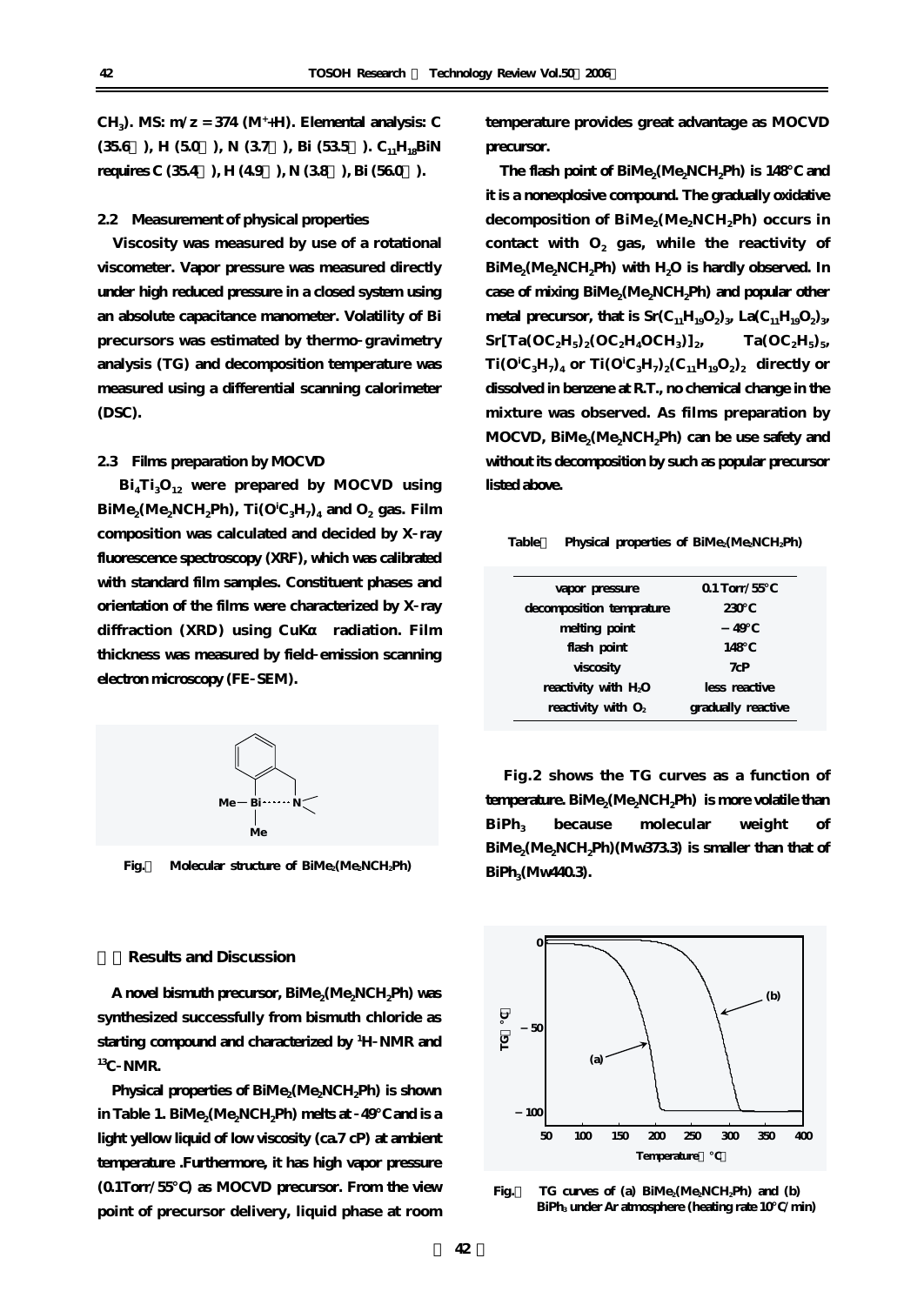**Fig.3 shows the TG curves and the DSC curves as a function of temperature. The exothermic peaks indicate the decomposition temperatures of the precursors. The result shows that the starting temperature of** decomposition of BiMe<sub>2</sub>(Me<sub>2</sub>NCH<sub>2</sub>Ph) is 230 and BiMe<sub>2</sub>(Me<sub>2</sub>NCH<sub>2</sub>Ph) can be vaporized before thermal **decomposition. In other words, vaporized** BiMe<sub>2</sub>(Me<sub>2</sub>NCH<sub>2</sub>Ph) can be supplied by MOCVD **without thermal decomposition.**



Fig. TG curve and DSC curve of BiMe<sub>2</sub>(Me<sub>2</sub>NCH<sub>2</sub>Ph)  **under inert gas atmosphere (heating rate 10℃/** *<u>min</u>* 

**In respect with molecular structure of** BiMe<sub>2</sub>(Me<sub>2</sub>NCH<sub>2</sub>Ph), it is assumed that **BiMe2(Me2NCH2Ph) has the intramolecular Bi N coodinate bond by the results of X ray structure analysis of similar structures, Bi(m** Tol)<sub>2</sub>(Me<sub>2</sub>NCH<sub>2</sub>Ph), to BiMe<sub>2</sub>(Me<sub>2</sub>NCH<sub>2</sub>Ph). Fig. 4 **shows the result of X ray structure analysis of Bi(m**  $Tol)_2$ (Me<sub>2</sub>NCH<sub>2</sub>Ph) and the Bi N length of it is 2.94  $\ldots$ 

**The intramolecular Bi N coodinate bond of BiMe2(Me2NCH2Ph) prevent BiMe2(Me2NCH2Ph) from disproportionation of ligands and explosive decomposition.** 

**Fig.5** shows the XRD  $2 \text{ scans of the as}$ **deposited BIT(Bi4Ti3O12) film with 150nm in thickness prepared on (111)Pt/Si substrate at 500℃ by MOCVD**  $\text{using } \text{BiMe}_{2}(\text{Me}_{2}\text{NCH}_{2}\text{Ph})$ ,  $\text{Ti}(\text{O}^{\text{i}}\text{C}_{3}\text{H}_{7})_{4}$  and  $\text{O}_{2}$  gas as **starting materials. (00l) and (117) diffraction peaks of BIT phase were detected together with that of Pt phase. N atom did not be found from the BIT film by XPS analysis. In other words, the N atoms that are the** included element in BiMe<sub>2</sub>(Me<sub>2</sub>NCH<sub>2</sub>Ph) did not **largely incorporated into the films during its**



**Fig.4 A drawing of X-ray structure of single crystal of**  $\operatorname{Bi(mTol)}_{2}(\text{Me}_2\text{NCH}_2\text{Ph})$ 



**Fig.**  $XRD$   $-2$  scans of the BIT films prpared by  **MOCVD** from BiMe<sub>2</sub>(Me<sub>2</sub>NCH<sub>2</sub>Ph)-Ti( $\vec{O}$ <sub>C<sub>3</sub>H<sub>7</sub>)<sub>4</sub> $\vec{O}$ <sub>2</sub></sub>  **systems**

## **decomposition.**

**Other bismuth contained oxide films, for example**  $\mathrm{SrBi}_{2}\mathrm{Ta}_{2}\mathrm{O}_{9}^{-4}$ ,  $\mathrm{Bi}_{2}\mathrm{Zn}_{\mathrm{X}}\mathrm{Nb}_{1}$   $_{\mathrm{X}}\mathrm{O}_{7}^{-5}$  and  $\mathrm{BiFeO}_{3}^{-6}$ , can be also prepared by MOCVD using BiMe<sub>2</sub>(Me<sub>2</sub>NCH<sub>2</sub>Ph) as a **starting bismuth precursor.**

## **4.Conclusion**

**In this work, we have synthesized a novel Bi** precursor BiMe<sub>2</sub>(Me<sub>2</sub>NCH<sub>2</sub>Ph) for MOCVD and its **physical properties were examined. This compound is nonexplosive, liquid at ambient temperature and showed excellent volatility and adequate decomposition**